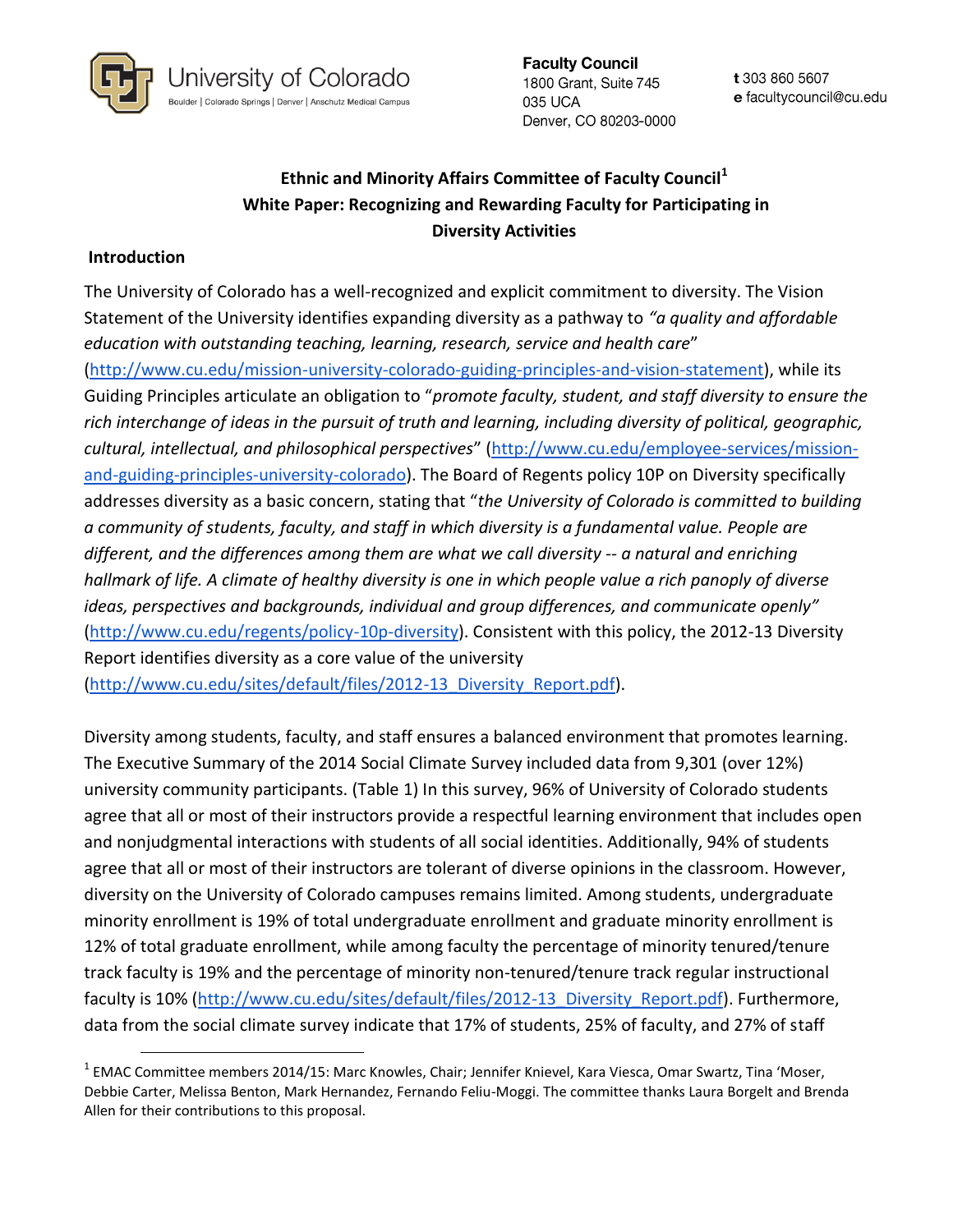report that they "sometimes" or "frequently" experience prejudice or discrimination (page 7). The survey used the term *social identities* "to describe a number of group categories, including race, ethnicity, gender, national origin, socioeconomic class, sexual orientation, physical and learning ability, religious and spiritual beliefs, political philosophy, veteran and military status, political affiliation and gender identity." The committee considers all of these identities important for consideration of diversity work. Although we recognize the limited nature of these data, we believe they are representative of the progress made, while at the same time indicative of the changes that are still needed to achieve a truly diverse campus and system environment.

Faculty academic contributions are fundamental to achieving diversity at the University of Colorado, but currently they are not consistently acknowledged. A process is needed to recognize diversity champions among our faculty and reward them for participating in diversity-related scholarship, teaching, and service and leadership. Promoting diversity is everyone's responsibility, yet the actual work of promoting diversity has fallen upon a small group of individuals. Individual responsibility is not universally perceived, measured, or rewarded. Faculty perceptions of personal and professional responsibility vary widely throughout the University. It is the Committee's belief that when diversity activities are recognized as part of the merit process, diversity becomes everyone's responsibility, and the merit system becomes a tangible method to reward those who exert effort.

#### **Purpose Statement**

The purpose of these recommendations is to reward faculty through the Annual Faculty Evaluation Process who actively contribute to diversity initiatives and scholarship. These recommendations also strive to elevate the importance of diversity activities by providing incentives for faculty to promote diversity in their research, teaching, service, and creative activities across the entire University of Colorado System.

We propose an administrative policy statement requiring diversity-related activities to be tracked and evaluated for all faculty through the annual evaluation process. We believe this focus on diversityrelated scholarship and activities should be an essential component of the merit process. Furthermore, we encourage professional development of those performing annual evaluation (e.g., department chairs) to improve their skills for evaluating an inclusive environment.

Clearly, the University of Colorado is committed to diversity and even defines diversity in expansive ways. As a faculty committee, we know that there are many faculty efforts that are aligned with these commitments, yet we fear they are under-recognized in our annual review processes. Therefore, we feel that the recommendations herein are important levers to support faculty activities in diversity initiatives as well as to elevate the status of that work on our campuses.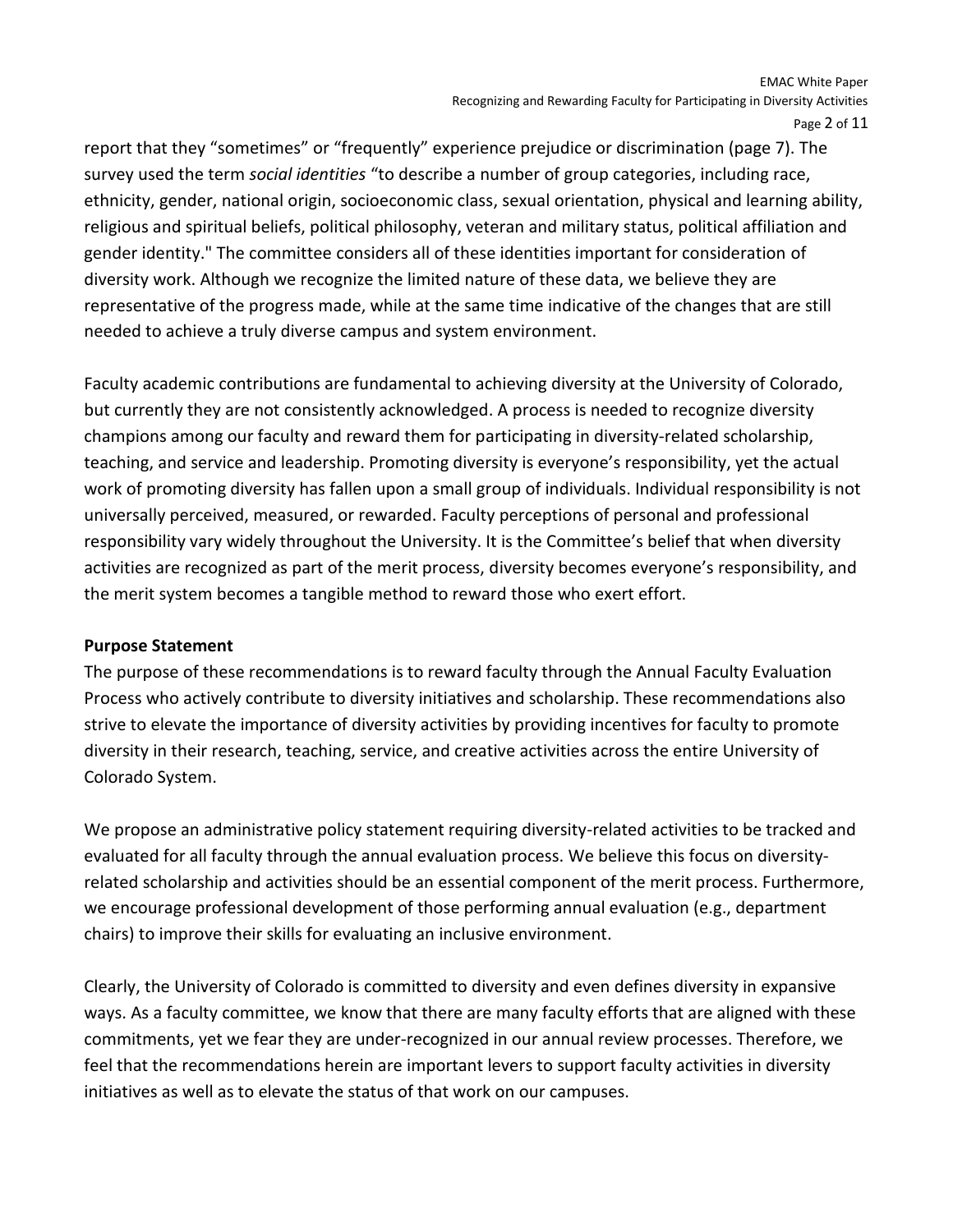#### **Our Recommendation**

We recommend that the University of Colorado Office of Academic Affairs draft a modification to Regent Policy 3G and APS 1009 in order for diversity work to be tracked and recorded in the faculty annual evaluation process as an additional explicit component that will be evaluated for annual merit ratings. We propose this to be accomplished by creating separate categories for specific diversity activities in each of the subcategories in the annual faculty evaluation process. Another option is to require a summary statement about diversity activities that is inclusive of teaching; research and creative work; and service and leadership. If this latter route is pursued, we recommend that faculty be provided with clear guidelines about how a diversity statement should be written. Furthermore, we recommend that professional development opportunities be provided to those performing evaluations (e.g., department chairs) to learn best practices for evaluation of diversity and inclusiveness. Potential examples of diversity activities can be found in Appendix A.

This process will be respectful of and adhering to the principle from Regent Law, Article 10 on Nondiscrimination which states: "The University of Colorado does not discriminate on the basis of race, color, national origin, sex, age, disability, creed, religion, sexual orientation, gender identity, gender expression, veteran status, political affiliation, or political philosophy in admission and access to, and treatment and employment in, its educational programs and activities." The faculty evaluation process should not be the process by which the university investigates or remediates any particular instances of discrimination, as those functions are performed by other offices with trained investigators and administrators. We are committed to the requirement that any confirmed violations of Article 10 should result in appropriate disciplinary action, subject to the protections offered through the privilege and tenure processes.

The annual faculty evaluation process is not standardized across campuses, therefore, each campus as well as school and college should use the information provided through this effort in the way that is most appropriate for their faculty and discipline. By collecting these data through the annual faculty evaluation process, the CU system will have additional actionable data for the annual diversity report. The process also will provide deans and directors with important means to encourage programs, chairs, and faculty to promote and engage in diversity initiatives.

As a way to gather baseline information for this proposal, our committee sent out an inquiry to Faculty Affairs on the Boulder campus for data on what kinds of activities faculty have been reporting on the FRPA, which includes the option to list diversity related activities in the teaching category only. The activities reported vary widely in the investment of effort, energy, and especially time, for diversity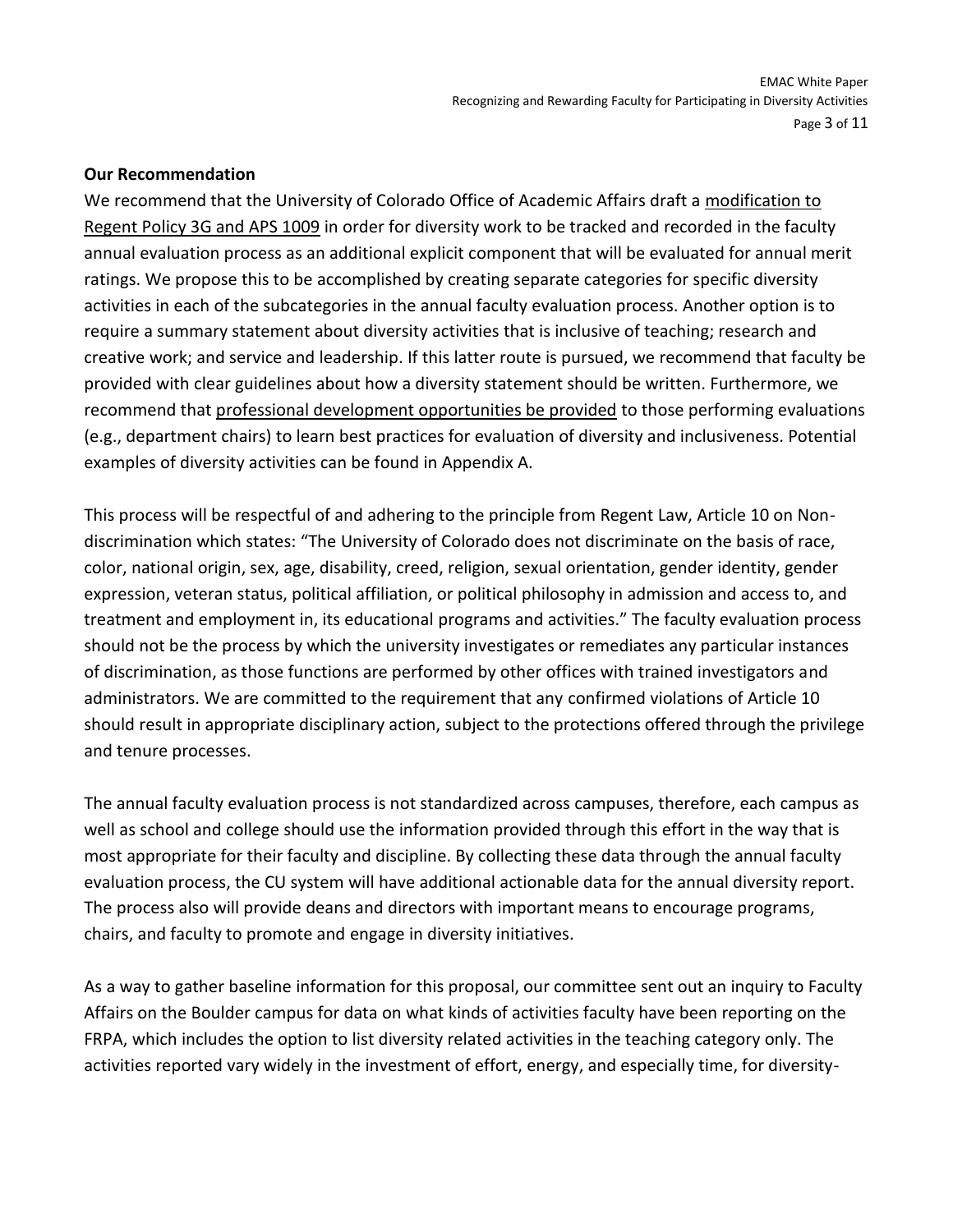related teaching activities. Data collection in annual evaluation processes should provide a mechanism to track and reward both the activity, and the level of required investment.

Additionally, while teaching activities related to diversity are meaningful, by far the bulk of activities to enhance diversity on a campus would be classified as service and leadership. Thus, tracking of diversity activities must necessarily include service and leadership activities, as well as teaching, research and creative work activities, in order to be meaningfully rewarded.

This effort will not just provide analytics, but will support a more inclusive environment for faculty, staff, and students and provide a mechanism for faculty to be rewarded for their participation and leadership in diversity initiatives. By overtly including diversity related work in our annual review processes, we can realize and advance the diversity goals stated in the university's set of policy statements shared above. This effort will provide opportunities for recognitions and rewards for the diversity champions on our faculty. With this recommendation, we also create the possibility of elevating the work of those who consistently demonstrate strong participation in diversity-related scholarship with the opportunity to lead and impact the diversity work of other departments, programs, schools and campuses in the CU system. By bringing about the opportunity and potential to reward faculty as well as elevate the state of diversity-related scholarship on our campuses, this initiative would help bring recognition to CU as a leader in the area of diversity work in public higher education.2

It is important to note that while diversity is the responsibility of every individual at the university, this proposal is neutral towards those faculty who report no diversity activities. We also see opportunities to measure the impact of this initiative by using anonymized data from the annual faculty evaluation process to explore relationships between faculty diversity work and campus climate, student progress, student well-being, student retention and student graduation.

## **Challenges for Implementation**

 $\overline{\phantom{a}}$ 

As a system we face a challenge of effectively meeting the lofty goals of our various diversity statements due to a lack of perception of personal responsibility from individual faculty members regarding diversity activities and scholarship. We believe that by explicitly including diversity-related work in our annual review processes, we can overcome this challenge and provide individual faculty with an incentive to take on diversity activities within their work. In the end, we feel that a diverse environment is the responsibility of every member of our community and not just those who are selfidentified members of various underrepresented groups on campus. It is our hope that through annual

 $2$  E.g., the University of Iowa became the first coeducational public or state university in the US in 1855, and that fact is still used to this day in the university's promotional literature.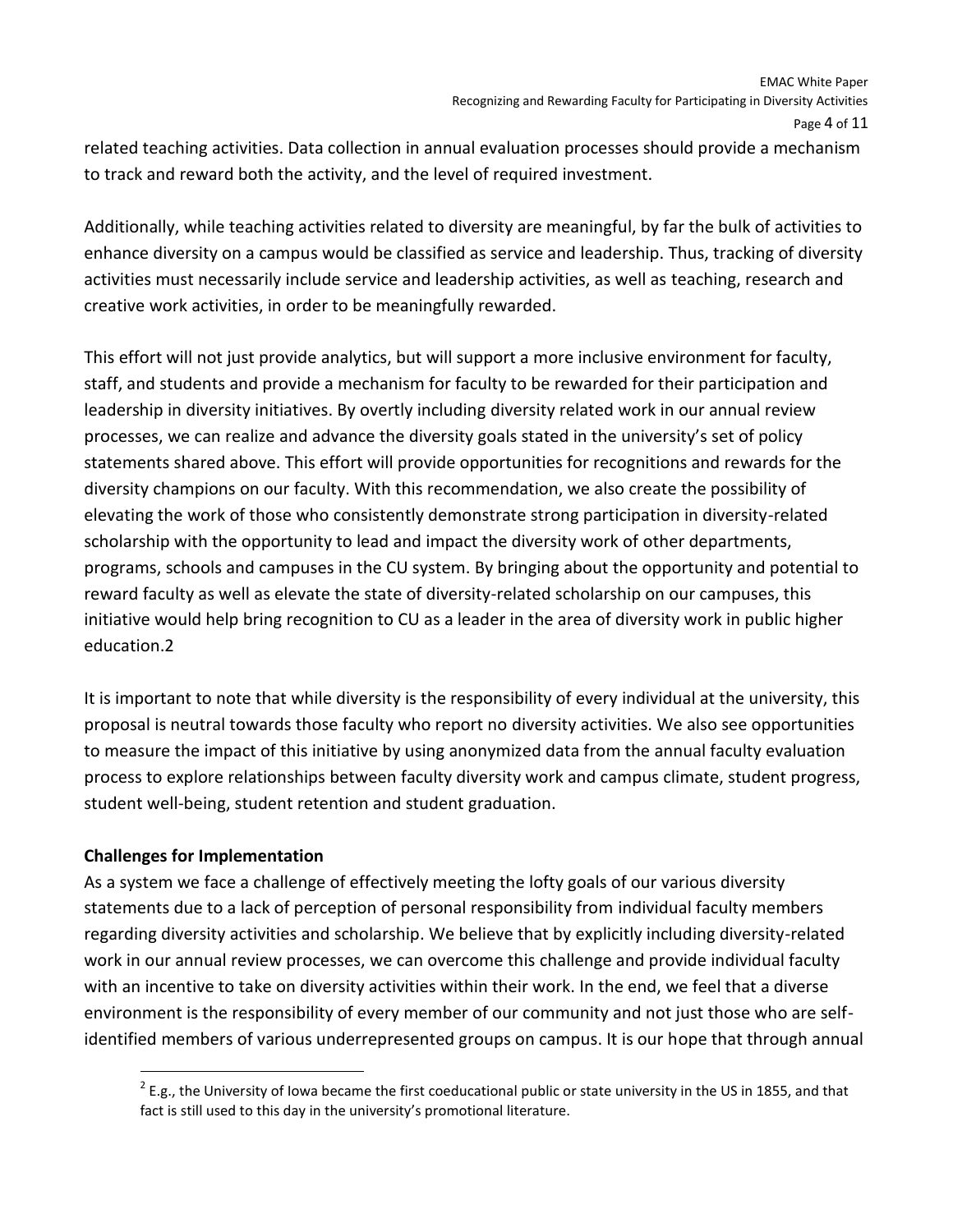documentation and reward for diversity related efforts, a larger group of faculty will engage in these important issues across all of our campuses.

We anticipate that a challenge for implementation is the well-proven fact that faculty are extremely busy and may feel pressure to add more work to their plate. However, we believe this can be countered by positioning this effort as an opportunity to recognize and elevate existing diversity efforts as well as a chance for faculty who wish to re-appropriate efforts in the direction of diversity endeavors. We believe this approach is cost effective in that it uses the existing structure of financial incentives to document and reward faculty effort and accomplishments. It is important for this effort to focus on rewarding diversity efforts rather than penalizing faculty who do not participate in diversity efforts. This creates a systematic way to reward faculty for doing the diversity work that the University of Colorado explicitly states is important. It is possible that by focusing on rewards, some faculty will choose to participate in more diversity efforts, but again, there should not be penalties for not engaging in diversity related activities.

Some schools, departments and chairs may have more resources available to them than others to support their faculty in taking on more issues related to diversity. We propose that, in conjunction with our recommendation for diversity efforts to be documented and rewarded through the annual review process, we as the CU System Ethnic and Minorities Affairs Committee will collaborate with any appropriate group to prepare and offer the tools and resources necessary for faculty, programs, departments and schools to grow in their efforts related to diversity. We are eager to provide support for the success of this initiative and believe there are other groups and offices across the CU system that would be eager to collaborate with us around such work.

## **Steps to implementation**

Implementation of this policy would include the following steps. First, the policy would need to be officially proposed, reviewed, and approved through the existing channels for policy adoption by the system. Meanwhile, professional development (i.e., training) opportunities would be offered to those performing annual evaluations. Faculty members could also engage in professional development opportunities to develop, expand and report their current diversity work. The policy would then be implemented in the next review year, which would start at different times depending upon the individual campus review cycles. The campus faculty evaluation procedures would need to be evaluated after the first year of implementation to ensure adoption, address remaining difficulties, and recognize high performers. Strong efforts should be made to communicate to individual faculty the purpose and value of this policy. Many faculty may already be contributing to diversity and inclusion efforts, but since tracking these efforts will be new, faculty education will help individual members to identify and include this work. Moving forward, deans, directors, and chairs should use data collected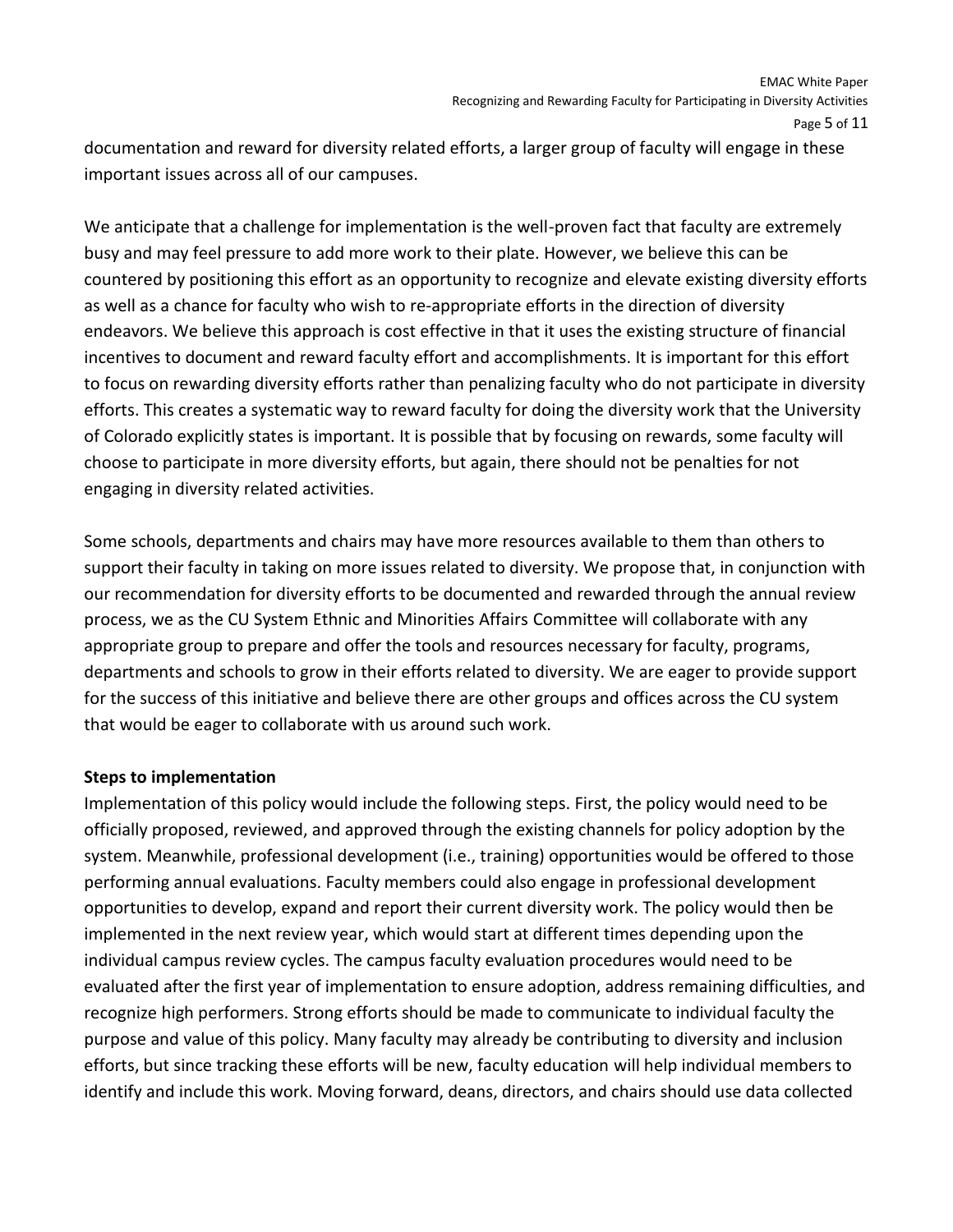through these tools to measure and reward diversity work among their schools/colleges, departments, and individual faculty.

## **Suggested Recommendations to Evaluation of Efforts**

The effectiveness of this proposal should be measured in the future. Examples of potential measurements could include pre- and post- surveys, analysis of other diversity metrics, focus groups, analysis of data collected through the annual review process related to diversity initiatives, and longitudinal variations in the Social Climate Survey.

#### **Summary and Conclusion**

We believe in the commitment of the University of Colorado to promote and support diversity in its various forms within and across our community. We are eager for methods to be formalized for faculty work and scholarship related to the CU System's commitment to diversity to be recognized and rewarded. We believe that with this simple recommendation of including explicit attention to diversity work through annual review processes, we will elevate the status of such work and improve our community for faculty, staff, and students from a variety of backgrounds and personal beliefs. This elevation of our diversity efforts as faculty can also serve as a valuable recruitment tool to increase the diversity of our faculty, staff, and students and can help us as a system make great strides in the important work that remains to promote diversity and support important scholarship related to diversity issues.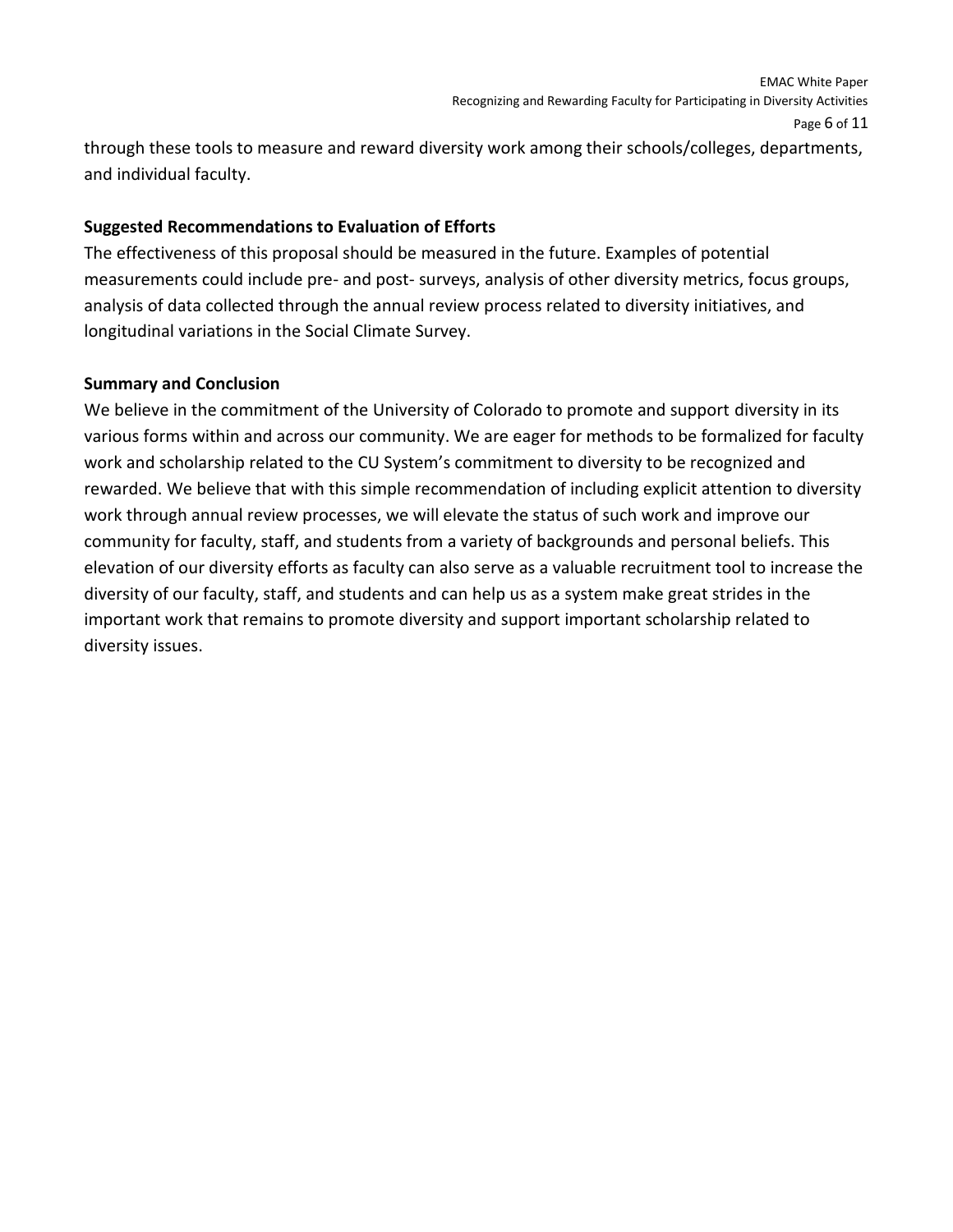$\overline{\mathcal{D}}$ 

 $\mathcal{L}$ 

|                  | Faculty       | Staff         | <b>Students</b> | Total         |
|------------------|---------------|---------------|-----------------|---------------|
| <b>UCB</b>       | 890 (13.3%)   | 1,159 (28.9%) | 2,406 (9.5%)    | 4,455 (13.8%) |
| <b>UCCS</b>      | 211 (17.2%)   | 189 (32.4%)   | 896 (9.3%)      | 1,296 (11.3%) |
| <b>CU-Denver</b> | 250 (10.6%)   | 276 (30.9%)   | 1,220 (10.0%)   | 1,746 (11.3%) |
| <b>AMC</b>       | 633 (12.4%)   | 405 (20.4%)   | 548 (17.1%)     | 1,586 (15.4%) |
| System           |               | 218 (47.8%)   |                 | 218 (47.8%)   |
| <b>TOTAL</b>     | 1,984 (12.9%) | 2,247 (28.3%) | 5,070 (10.1%)   | 9,301 (12.6%) |

Table 1. Demographics of Respondents for the Social Climate Survey

This high rate of participation allowed McLaughlin & Associates/FrederickPolls to report low margin of errors for faculty (+/-2.2%), staff (+/-2.1%) and students (+/-1.4%) at a 95% confidence interval."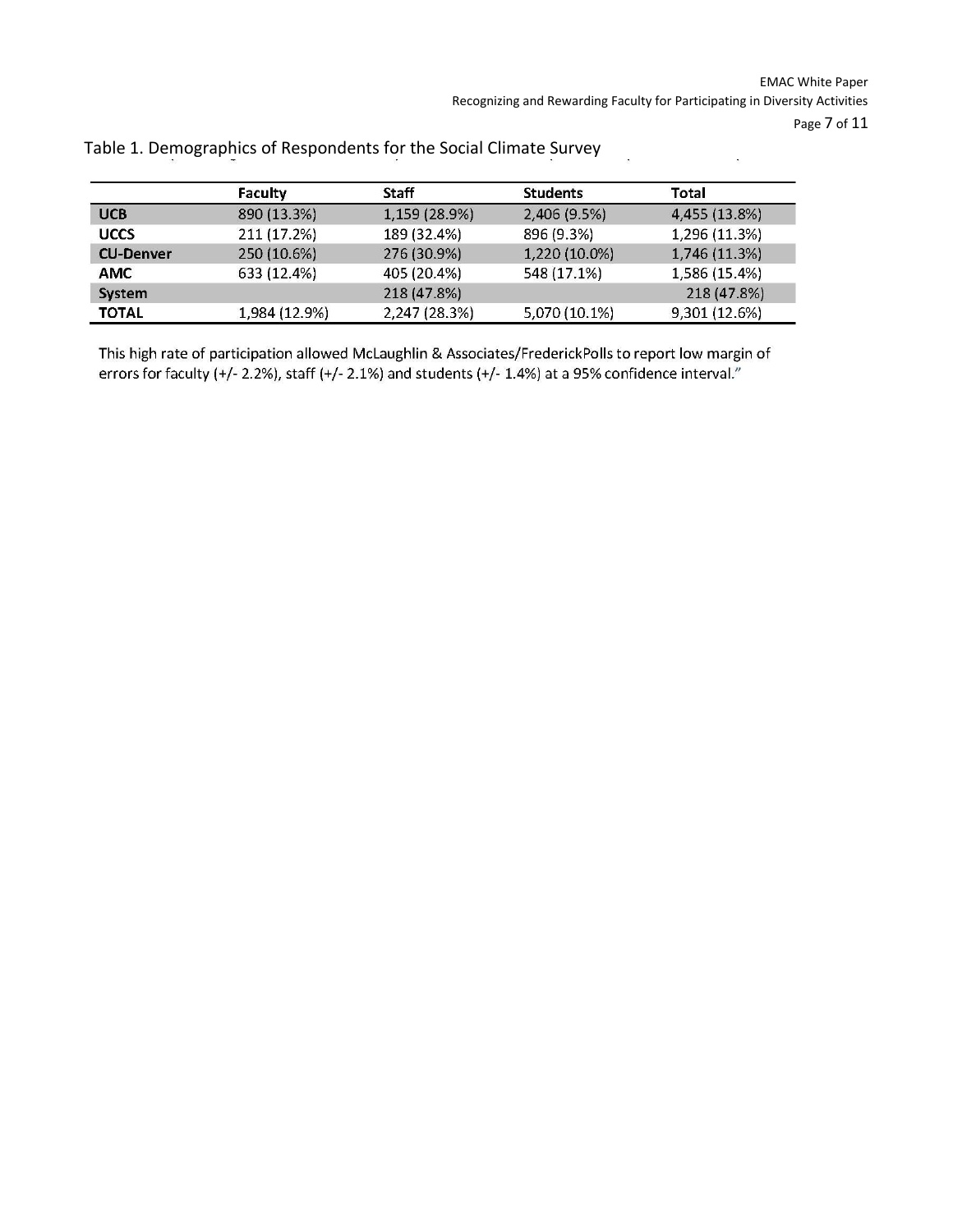## **Appendix A**

Potential examples of activities that might be reported in diversity categories in the following areas could include:

**Teaching** 

- Incorporating reading selections from diverse political and social viewpoints when courses present issues of social and political import.
- Revising courses to include perspectives and research from scholars of color and other historically marginalized populations.
- Facilitating classroom dialogues that challenge students to develop critical thinking skills and understanding of diverse perspectives.
- Improving instructional approaches to be culturally and linguistically responsive.
- Teaching courses in Spanish to raise the status of Spanish in academic contexts particularly for students from Heritage Language Spanish backgrounds.
- Creating a syllabus that emphasizes behavior that leads to success rather than what causes failure in a course.
- Holding students accountable for an environment of respect within the classroom, while promoting challenging dialogues that recognize broad diversity of thought and perspective.
- Using teaching strategies in the classroom that present various positions within a topic including (but not limited to) debate, panel discussions, and jigsaw.
- Setting up virtual office hours for students whose personal and work lives require them to spend above average time off campus.
- Organize guest lectures in a course that provide a multiplicity of perspectives on course content.
- Recruitment of underrepresented graduate students.
- Present and meet with high school students as a part of a pre-collegiate preparatory programs working with underrepresented students.
- Be a guest speaker to a CU course to present on a topic directly related to diversity/inclusion.

Service and Leadership

- Membership on the Ethnic and Minority Affairs Committee for Faculty Council.
- Organize and support student groups for students of particular social identities.
- Outreach programs to a community group that serves a specific population.
- Encourage faculty, staff, and study organizations to include a statement about diversity and inclusion within their mission and/or charges.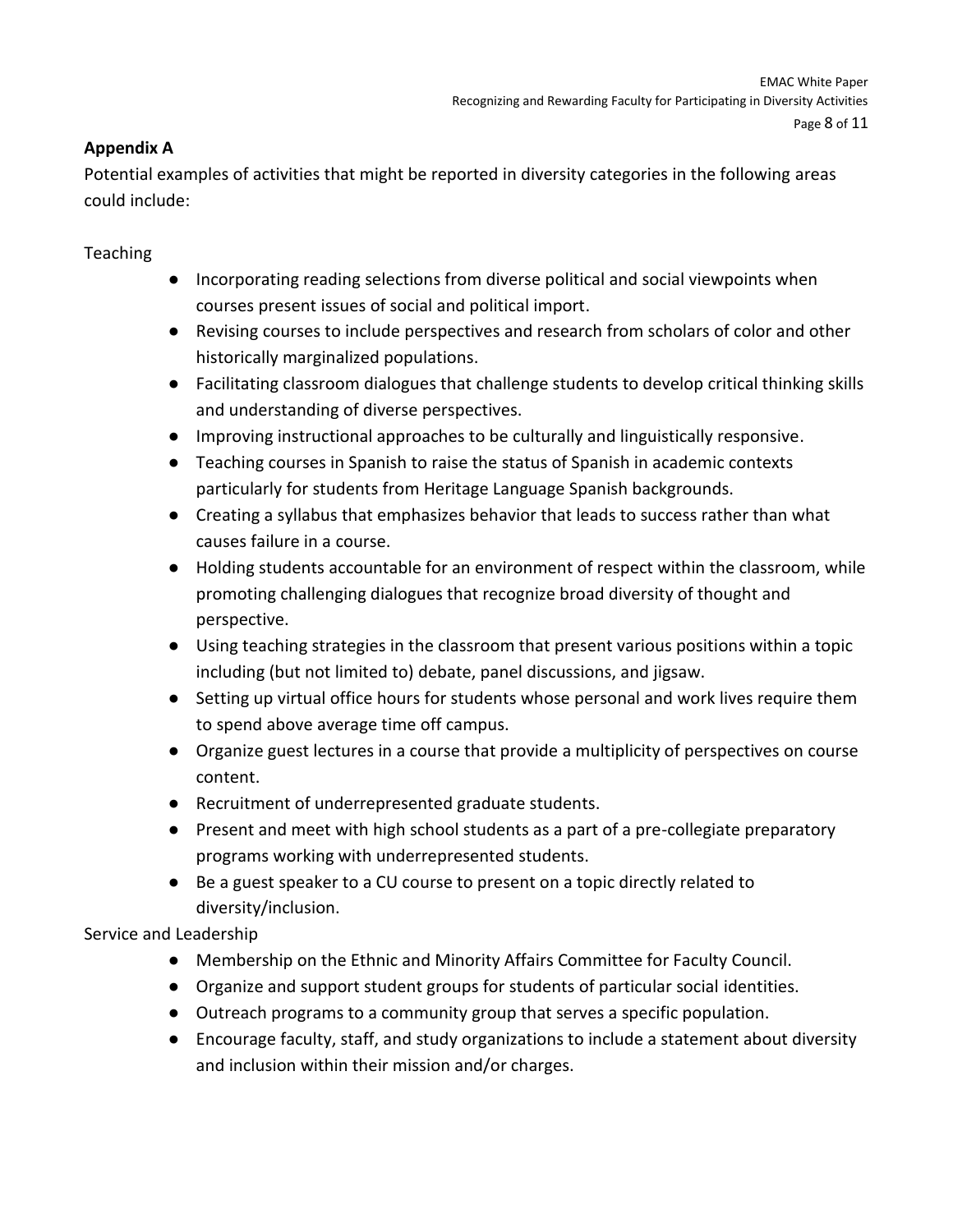- Organization and promotion of a speaker series designed to educate attendees about diversity.
- Membership in a diversity committee with a specific college or department.
- Development of proposals to address specific needs of diverse communities.
- Presenting on diversity related topics at faculty meetings or other small groups.
- Provision of space and support for diversity related student groups.

## Research and Creative Work

- Research in the area of health disparities for specific populations.
- Culturally sensitive clinical protocols for specific social identities.
- Theoretical examinations of societal inequities related to various social identities.
- Evaluations of Latin American, American and European political philosophies.
- Participatory Action Research with historically marginalized communities seeking solutions to issues of inequity.
- Investigations of how heritage language (i.e., ASL, Spanish, Navajo, Mandarin Chinese) enhances students' academic performance.

Clinical activities (if applicable)

- Clinical activities that incorporate and/or focus on particular social identities.
- Modification in healthcare settings that address access and/or impact health disparities.
- Consultation to improve direct care to community based health organizations that focus on at risk communities.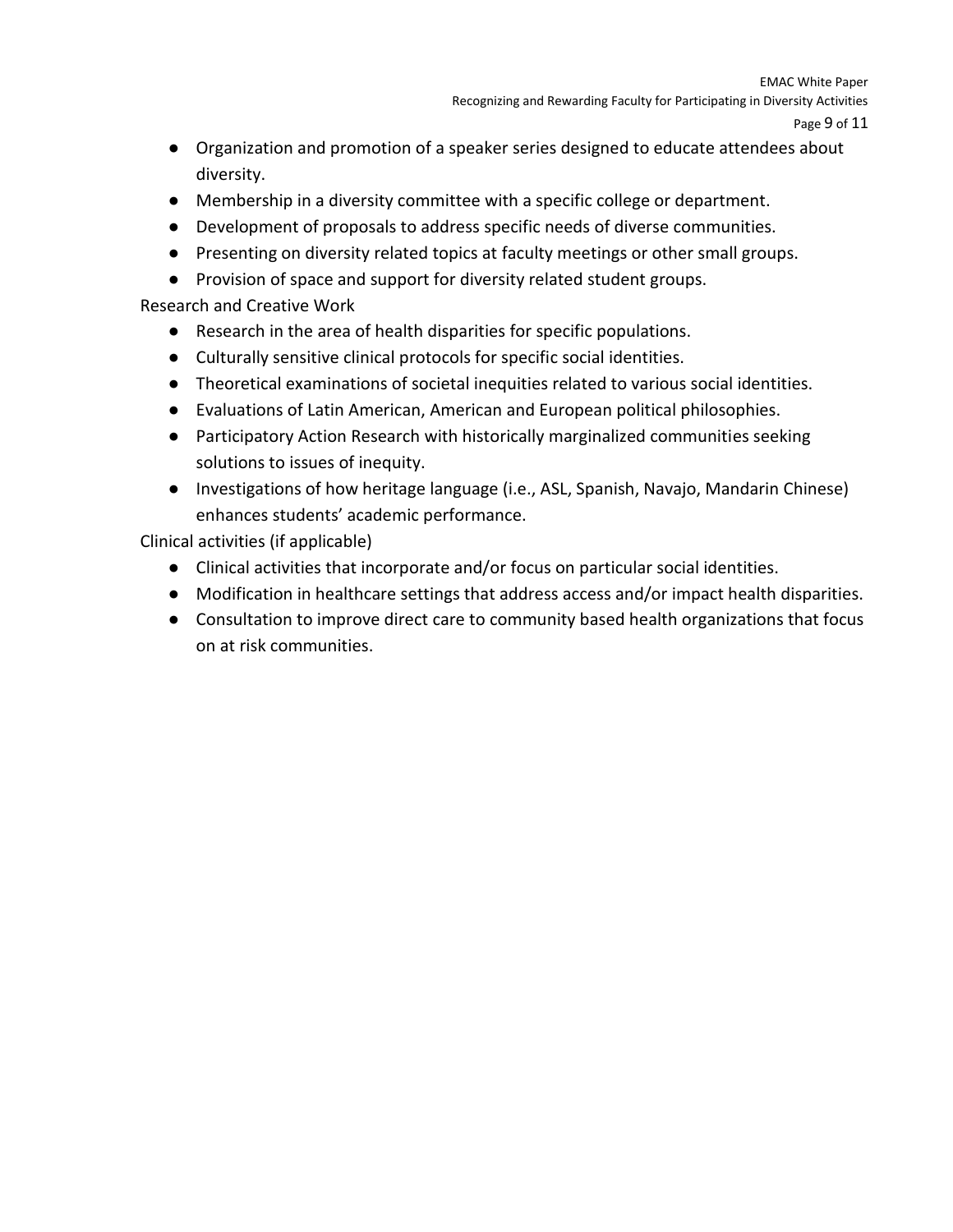## **Appendix B**

- CU Climate Survey [http://www.cu.edu/sites/default/files/2014\\_06-26\\_Social-Climate-Survey-](http://www.cu.edu/sites/default/files/2014_06-26_Social-Climate-Survey-ExecSum.pdf)[ExecSum.pdf](http://www.cu.edu/sites/default/files/2014_06-26_Social-Climate-Survey-ExecSum.pdf)
- Summation CU system Diversity & Inclusion Strategic plan
- Other Universities Diversity and Inclusion Statements
	- University of California Office of the President (UCOP) [-http://www.ucop.edu/academic](http://www.ucop.edu/academic-personnel-programs/_files/documents/eval-contributions-diversity.pdf)[personnel-programs/\\_files/documents/eval-contributions-diversity.pdf](http://www.ucop.edu/academic-personnel-programs/_files/documents/eval-contributions-diversity.pdf)
	- Chronicle article on UCOP policy [-](http://chronicle.com/article/DiversityMerit-How-One/12351/) [http://chronicle.com/article/DiversityMerit-How-](http://chronicle.com/article/DiversityMerit-How-One/12351/)[One/12351/.](http://chronicle.com/article/DiversityMerit-How-One/12351/)
	- U Mass [http://www.umassmed.edu/Global/Office%20of%20Faculty%20Affairs/documents/APR](http://www.umassmed.edu/Global/Office%20of%20Faculty%20Affairs/documents/APR_Diversity_Efforts_%28VII%29.pdf) Diversity Efforts %28VII%29.pdf
- Merit Forms
	- UCD Online FRPA Instructions  [http://www.ucdenver.edu/about/departments/InstitutionalResearch/Documents/eFRP](http://www.ucdenver.edu/about/departments/InstitutionalResearch/Documents/eFRPA_UsersGuide.pdf) [A\\_UsersGuide.pdf](http://www.ucdenver.edu/about/departments/InstitutionalResearch/Documents/eFRPA_UsersGuide.pdf)
	- UCB Annual Merit Evaluation [https://facultyaffairs.colorado.edu/a-z-information-guide](https://facultyaffairs.colorado.edu/a-z-information-guide-docs/ann_merit_eval_form00.doc%20UCB%20Annual)[docs/ann\\_merit\\_eval\\_form00.doc](https://facultyaffairs.colorado.edu/a-z-information-guide-docs/ann_merit_eval_form00.doc%20UCB%20Annual)
	- [UCB Annual](https://facultyaffairs.colorado.edu/a-z-information-guide-docs/ann_merit_eval_form00.doc%20UCB%20Annual) Ratings Form [https://facultyaffairs.colorado.edu/a-z-information-guide](https://mail.cu.edu/owa/redir.aspx?C=qB7pSpfnFkuxKhMStvQ16KTlTqzZ_9EIiNgffworCG0PlbKJtA8TEneLS0Ohjo2goHykq-NYEyI.&URL=https%3a%2f%2ffacultyaffairs.colorado.edu%2fa-z-information-guide-docs%2f2013_FacPerfRatingForm_01_07_14.docx)docs/2013 FacPerfRatingForm 01 07 14.docx.
	- UCB Engineering FRPA Instructions  [http://www.colorado.edu/engineering/sites/default/files/FRPA\\_guidelines.pdf](http://www.colorado.edu/engineering/sites/default/files/FRPA_guidelines.pdf)
	- UCCS Annual Ratings Form [http://www.uccs.edu/Documents/hr/Organizational%20Relations%20and%20Staff%20](http://www.uccs.edu/Documents/hr/Organizational%20Relations%20and%20Staff%20Development/Performance%20Rating%20Form%20(Annual)_Faculty.docx) [Development/Performance%20Rating%20Form%20\(Annual\)\\_Faculty.docx](http://www.uccs.edu/Documents/hr/Organizational%20Relations%20and%20Staff%20Development/Performance%20Rating%20Form%20(Annual)_Faculty.docx)
	- UCCS Online FRPA Login [https://fis.uccs.edu/pls/uccs\\_frpa/forms.doInterm?ptoken=0&pwhich=LOGON](https://fis.uccs.edu/pls/uccs_frpa/forms.doInterm?ptoken=0&pwhich=LOGON)
- Policies
	- APS 1009: Multiple Means of Teaching Evaluation [https://www.cu.edu/ope/policy/aps-](https://www.cu.edu/ope/policy/aps-1009-multiple-means-teaching-evaluation)[1009-multiple-means-teaching-evaluation](https://www.cu.edu/ope/policy/aps-1009-multiple-means-teaching-evaluation)
	- APS 5008: Performance Ratings for Faculty (w/ Annual Ratings Form)  [https://www.cu.edu/ope/policy/aps-5008-performance-ratings-faculty](https://mail.cu.edu/owa/redir.aspx?C=qB7pSpfnFkuxKhMStvQ16KTlTqzZ_9EIiNgffworCG0PlbKJtA8TEneLS0Ohjo2goHykq-NYEyI.&URL=https%3a%2f%2fwww.cu.edu%2fope%2fpolicy%2faps-5008-performance-ratings-faculty)